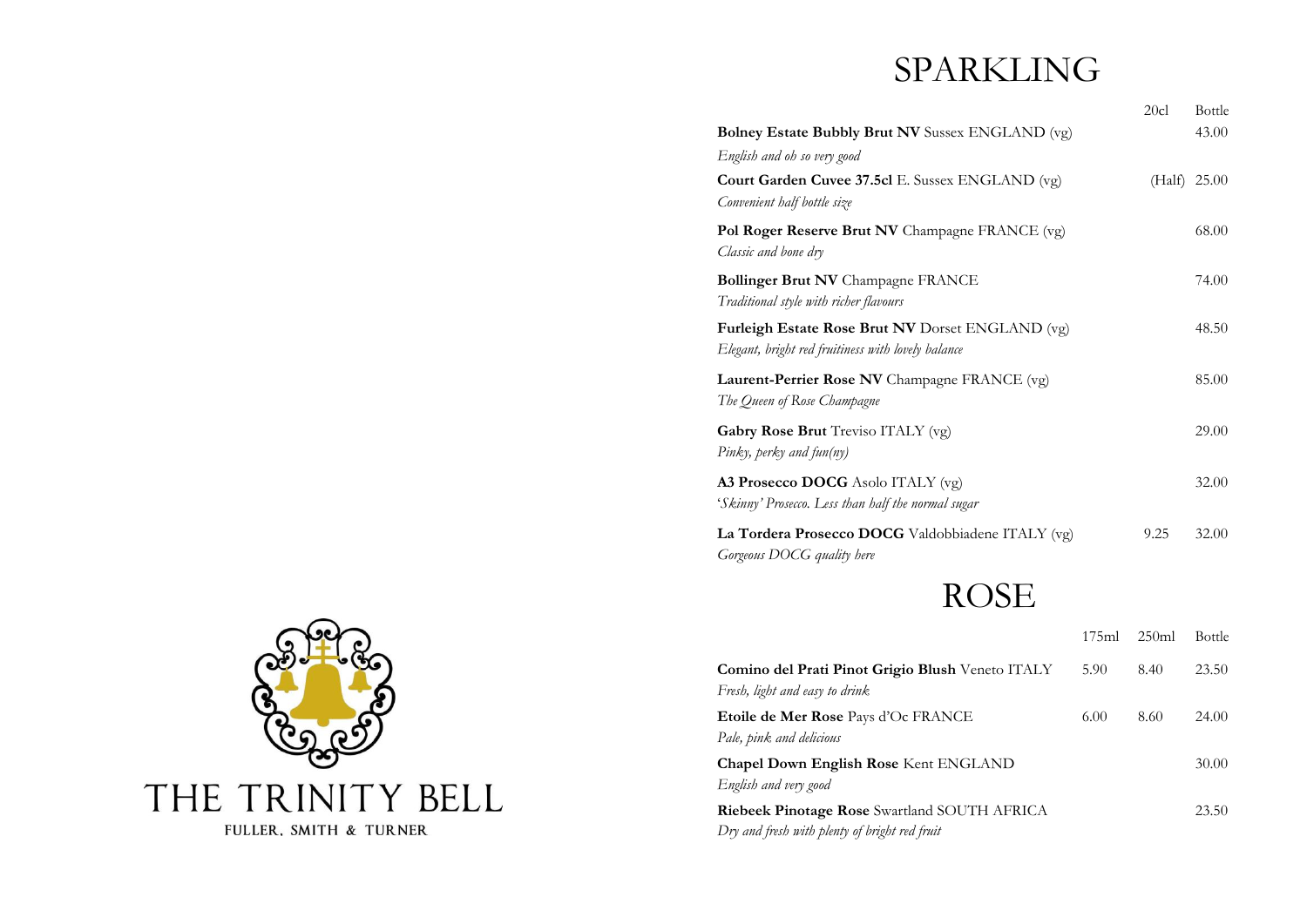# **WHITE**

| Light & Fresh                                                                                                                | 175ml | 250ml | <b>Bottle</b> |
|------------------------------------------------------------------------------------------------------------------------------|-------|-------|---------------|
| Folio Pinot Grigio DOC Veneto ITALY (vg)<br>Fresh, light and easy to drink                                                   | 5.75  | 8.25  | 23.00         |
| Picpoul de Pinet Chemin des Dames<br>Languedoc FRANCE (vg)<br>Crisp, fruity and fresh. Great with light dishes or on its own | 6.40  | 9.15  | 25.50         |
| Domaine Perhus Colombard/Sauvignon<br>Gascony FRANCE (vg)<br>Zesty and mouth-wateringly fresh                                | 5.50  | 7.90  | 22.00         |
| Singing Gruner Veltliner Niederosterreich AUSTRIA (vg)<br>Delicate poise and balance. Delicious harmony                      |       |       | 37.50         |
| Gavi di Gavi DOCG Piemonte ITALY (vg)<br>From the hills of Gavi, with an appealing freshness                                 | 7.25  | 10.40 | 29.00         |
| Zesty & Aromatic                                                                                                             |       |       |               |
| Saint Clair Pinot Gris Marlborough NEW ZEALAND<br>Fruity with a hint of smoked spice                                         |       |       |               |
| Vega de la Reina Verdejo Rueda SPAIN (vg)<br>Tangy and rounded with a crisp finish                                           | 6.40  | 9.15  | 25.50         |
| 'Y' Sauvignon Blanc Reserva Cachapoal CHILE<br>Bright and expressive with great intensity and length                         | 6.65  | 9.50  | 26.50         |
| Calabria Riesling Eden Valley AUSTRALIA<br>Great with spice and fusion flavours                                              |       |       | 25.50         |
| Lanark Lane Sauvignon Blanc<br>Marlborough NEW ZEALAND (vg)<br>Intense and lovely. Textbook Marlborough Sauvignon            | 7.50  | 10.75 | 30.00         |

## **BOTTLED**

### LAGER & PILSNER

| Asahi Super Dry Lager                             |                           |      | 5.2%                  |                     | Tokyo, Japan             |         | 5.20 |
|---------------------------------------------------|---------------------------|------|-----------------------|---------------------|--------------------------|---------|------|
| Peroni Nastro Azzurro Lager                       |                           |      | $5.1\%$               |                     | Vigevano, Italy          |         | 5.10 |
| Peroni Gluten Free Lager                          |                           |      | 5.1%                  |                     | Vigevano, Italy          |         | 5.10 |
| Sol Pale Lager                                    |                           |      | 4.5%                  |                     | Mexico                   |         | 5.10 |
| <b>Budvar</b>                                     |                           |      | $5.0\%$               |                     | Czech Republic           |         | 5.10 |
| Heineken 0%                                       |                           |      | $0.0\%$               |                     | Amsterdam, Holland       |         | 3.80 |
| IPA                                               |                           |      |                       |                     |                          |         |      |
| <b>Brewdog Punk IPA</b>                           |                           |      | 5.6%                  |                     | Scotland, UK             |         | 5.85 |
| Stone & Woods Pacific Ale                         |                           |      | 4.4%                  |                     | Byron Bay, Australia     |         | 5.25 |
| Jaipur IPA                                        |                           |      | 5.9%                  |                     | Thornbridge, UK          |         | 5.85 |
| OTHER ALES & BEERS                                |                           |      |                       |                     |                          |         |      |
| <b>Fuller's ESB Ale</b>                           |                           |      | 5.9%                  |                     | Chiswick, London UK      |         | 5.45 |
| <b>Fuller's Organic Honey Dew Beer</b><br>$5.0\%$ |                           |      | Chiswick, London UK   |                     | 5.85                     |         |      |
| Fuller's 1845                                     |                           |      | 6.3%                  |                     | Chiswick, London UK      |         | 5.45 |
| CIDER                                             |                           |      |                       |                     |                          |         |      |
| Cornish Orchards                                  |                           |      |                       |                     | <b>Rekorderlig Cider</b> |         |      |
| Cornwall, UK                                      |                           |      |                       |                     | Vimmerby, Sweden         |         |      |
| <b>Gold Cider</b>                                 | 5.0%                      | 5.75 |                       |                     | Strawberry & Lime        | $4.0\%$ | 5.80 |
| Pear Cider                                        | $5.0\%$                   | 6.05 |                       | <b>Wild Berries</b> |                          | $4.0\%$ | 5.80 |
| <b>Blush Cider</b>                                | $4.0\%$                   | 6.05 |                       |                     | <b>Passion Fruit</b>     | $4.0\%$ | 5.80 |
| <b>SOFT DRINKS</b>                                |                           |      |                       |                     |                          |         |      |
| Cornish Orchards Pressed Apple Juice 250ml        |                           |      |                       | 3.00                | Grapefruit Juice 200ml   |         | 2.55 |
| Cornish Orchards Elderflower Presse 250ml         |                           |      |                       | 3.00                | Tomato Juice 200ml       |         | 2.50 |
| Cornish Orchards Ginger Beer 250ml                |                           | 3.00 | Apple Juice 200ml     |                     | 2.50                     |         |      |
| Lipton Peach Ice Tea 330ml                        |                           | 3.05 | Pineapple Juice 200ml |                     | 2.50                     |         |      |
| Pepsi 200ml                                       |                           |      |                       | 2.75                | Cranberry Juice 200ml    |         | 2.55 |
| Diet Pepsi 330ml                                  |                           |      | 2.80                  | Orange Juice 200ml  |                          | 2.50    |      |
|                                                   | Red Bull Sugar Free 250ml |      | 4.20                  | Ginger Ale 200ml    |                          | 2.35    |      |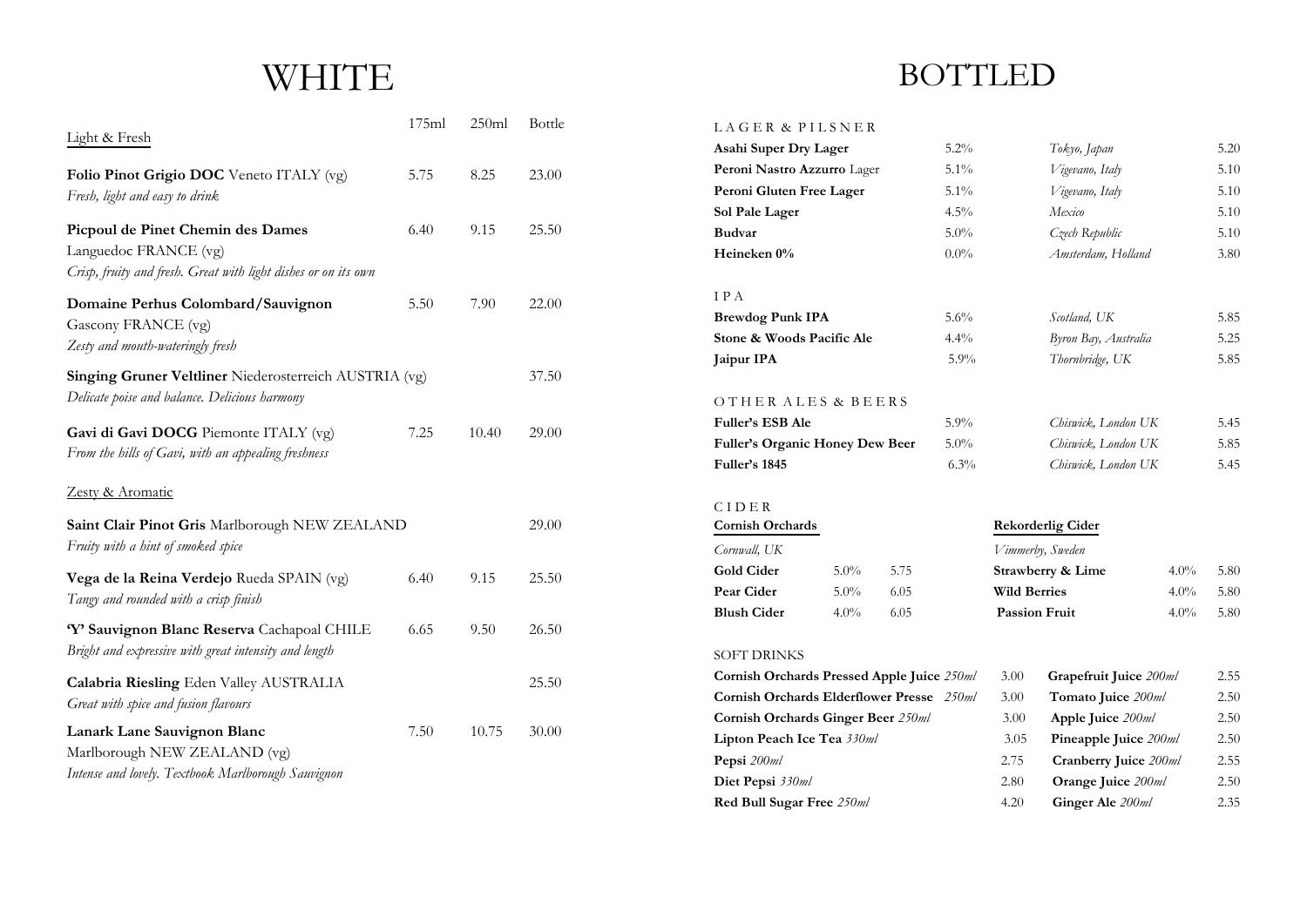# RED

| <u>Fulsome &amp; Robust</u>                                                                                                    | 175ml | 250ml          | Bottle |
|--------------------------------------------------------------------------------------------------------------------------------|-------|----------------|--------|
| Richland Black Shiraz Riverina AUSTRALIA<br>Smokey black fruit and spice                                                       | 6.25  | 8.95           | 25.00  |
| <b>Cruz Alta Malbec Reserva</b> Mendoza ARGENTINA<br>Smooth and spicy, perfect with meaty dishes                               | 7.00  | 10.00          | 28.00  |
| La Capitana Carmenere Cachapoal CHILE<br>Dark fruit with a minty freshness. Gorgeous                                           | 7.25  | 10.40          | 29.00  |
| 3 Bridges Cabernet Shiraz<br>Riverina AUSTRALIA<br>Ripe, black berry spiciness & great structure                               |       |                | 34.50  |
| Rioja Reserva Marques del Atrio Rioja<br>SPAIN Mature Rioja, drinking well                                                     |       |                | 31.50  |
| Mara Ripasso DOC Valpolicella ITALY<br>A 'baby' Amarone. Medium-bodied, warm and velvety                                       |       | 20.50(37.5c)   | 31.00  |
| <b>Classic &amp; Mature</b>                                                                                                    |       |                |        |
| Nuits-St-Georges Bichot Burgundy FRANCE<br>Mature Burgundian classic                                                           |       |                | 65.00  |
| Chairman's Blend Mendoza ARGENTINA (vg)<br>Mainly Malbec but with a dollop of Cabernet. Sublime                                |       | 18.00 (37.5cl) | 39.00  |
| Pauillac Haut-Monpelou 2011 Bordeaux FRANCE<br>Starting to show some maturity                                                  |       |                | 48.00  |
| St Estephe Ch. Les Ormes De Pez 2009<br><b>Bordeaux FRANCE</b><br>Left-Bank mature Cabernet blend. Ripe black fruits. Balanced |       |                | 58.00  |
| Chateauneuf-du-Pape Roger Perrin<br>Rhone FRANCE (vg)<br>Blend from old vines, big and bold                                    |       |                | 48.00  |
| Amarone Classico Cesari DOCG<br>Valpolicella ITALY<br>Powerful and heart-warming. Best with big flavours                       |       |                | 50.00  |

# RED

|                                                                                                                           | 175ml | 250ml | Bottle |
|---------------------------------------------------------------------------------------------------------------------------|-------|-------|--------|
| Soft & Silky                                                                                                              |       |       |        |
| Les Cent Verres Pinot Noir Pays d'Oc FRANCE<br>Pale, silky and sensual                                                    | 6.00  | 8.60  | 24.00  |
| San Felipe Pinot Noir Mendoza ARGENTINA<br>Soft and silky with lovely texture and poise. Deep colour is<br>from Patagonia |       |       | 27.50  |
| <b>Lanark Lane Pinot Noir</b><br>Marlborough NEW ZEALAND<br>Deep, rich and sumptuously smooth                             | 7.90  | 11.25 | 31.50  |
| <b>Cotes-du-Rhone Domaine Sarrelon</b><br>Rhone FRANCE (Organic) (vg)<br>Grenache blend, rich and earthy                  | 7.15  | 10.20 | 28.50  |
| Hautes Cotes du Nuits Bichot Burgundy FRANCE<br>Elegant and stylishly silky                                               |       |       | 37.00  |
| Smooth & A Little Spicy                                                                                                   |       |       |        |
| Reserve de Marande Malbec Pays d'Oc FRANCE<br>Un-oaked and lighter style                                                  |       |       | 24.00  |
| <b>Corbieres Ch Grand Moulin Corbieres FRANCE</b><br>Smooth and silky. An excellent example of cheerful Corbieres         |       |       | 27.50  |
| Momentum Solare GSM FRANCE (vg)<br>Hearty, deep coloured and spicy blend                                                  |       |       | 25.00  |
| L'Artista Merlot/Cabernet CHILE<br>Ripe, plummy and easy drinking                                                         | 5.25  | 7.50  | 21.00  |
| Sollione Primitivo Puglia ITALY<br>Ripe black fruit flavours                                                              | 5.75  | 8.25  | 23.00  |
| Rioja Crianza Rio del Rey Rioja SPAIN<br>Lightly oaked. Food friendly and very approachable                               | 6.90  | 9.85  | 27.50  |